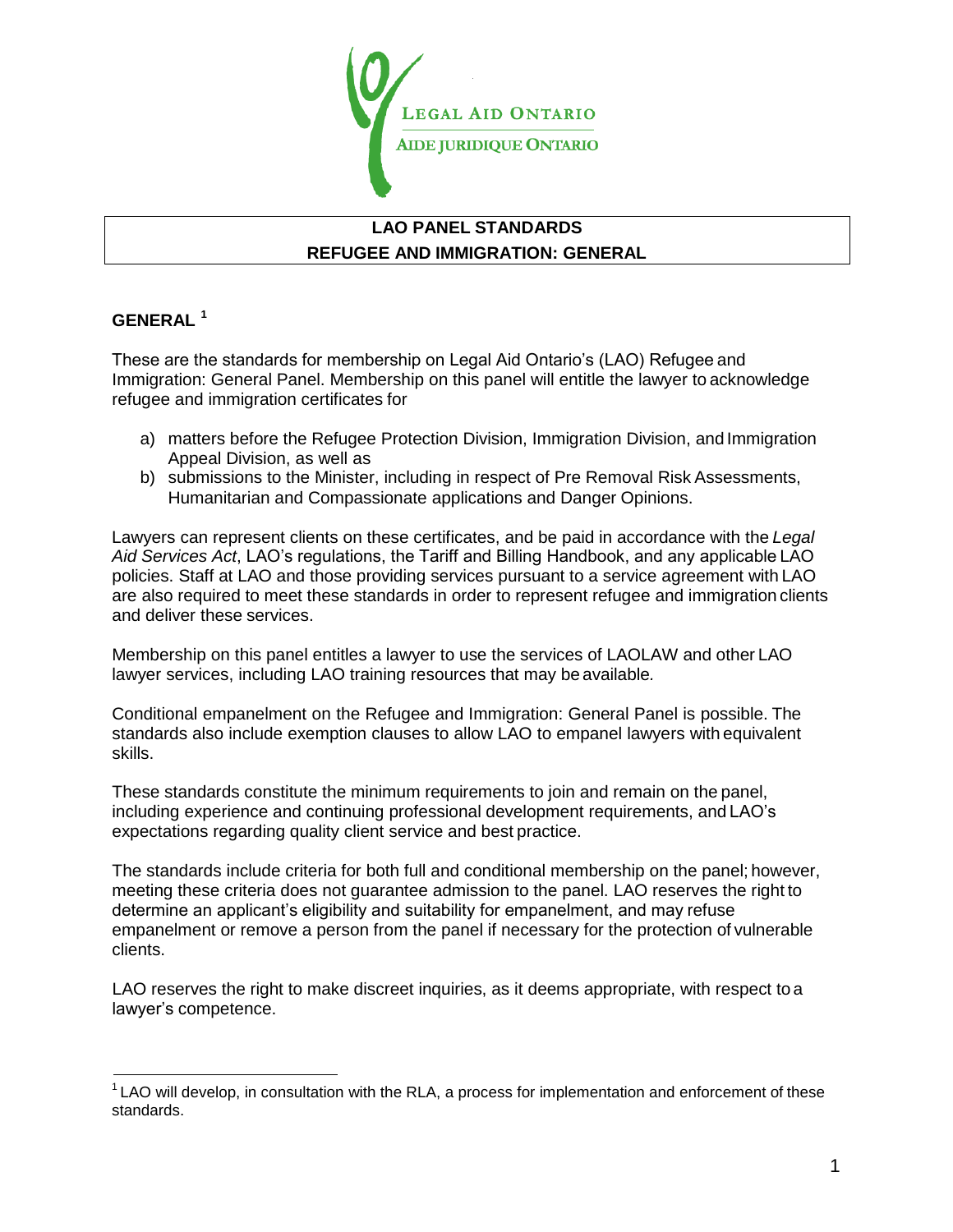Panel membership is for a duration of three\* (3) years, unless the lawyer withdraws from the panel or membership is revoked by LAO prior to the expiry of the three\* year period. Panel membership can be renewed on application by the lawyer, who will be required to establish to the satisfaction of LAO that s/he continues to meet these standards, or any such standards as are in force at the time of renewal.

Membership on the Refugee and Immigration: General Panel is a prerequisite for membership on LAO"s Refugee and Immigration: Appellate Panel.

# **COMPLIANCE AND ANNUAL REPORTING - PANEL MANAGEMENT**

All lawyers on the Refugee and Immigration: General Panel must certify their ongoing compliance with these standards (including LAO"s Quality Service Expectations, Best Practices Guide, and any applicable conditions) on an annual basis**.** All lawyers on this panel must also comply with the *Legal Aid Services Act*, its regulations and schedules, the Tariff and Billing Handbook, and LAO"s general policies, and administrative procedures. Failure to comply with LAO"s panel standards, Quality Service Expectations, Best Practices Guide, or, in the case of conditionally empanelled lawyers, any applicable conditions may result in the lawyer being suspended or removed from the panel.

LAO may require verification of compliance with the standards at any time. All lawyers on this panel are required to co-operate fully with reasonable LAO verification requests and compliance investigations.

# **PANEL MEMBERSHIP CRITERIA**

## **1. Law Society Member In Good Standing**

Lawyers on the Refugee and Immigration: General panel must be licensees in good standing with the Law Society of Upper Canada.

## **2. Demonstrated competence in refugee/immigration la[w](#page-1-0)<sup>2</sup>**

To be eligible for full membership on the Refugee and Immigration: General Panel, a lawyer must demonstrate competence in refugee/immigration law. There are several ways to demonstrate competence.

## **a. Recent experience**

While not determinative, having significant recent experience in refugee law may be an indicator of competence. A lawyer will be deemed to have significant recent experience if, **in the past two years**, s/he has dedicated a minimum of 25% of his/her practice to refugee/immigration law, and has completed 10 or more of any combination of the following:

- Basis of Claim Forms
- Refugee Protection Division hearings
- Pre-Removal Risk Assessment submissions
- Danger Opinion submissions

<span id="page-1-0"></span> $2$  Note: LSUC certification as a specialist in refugee law satisfies the requirement for demonstrated competence in refugee/immigration law.

**\*** Duration changed from three (3) to five (5) years.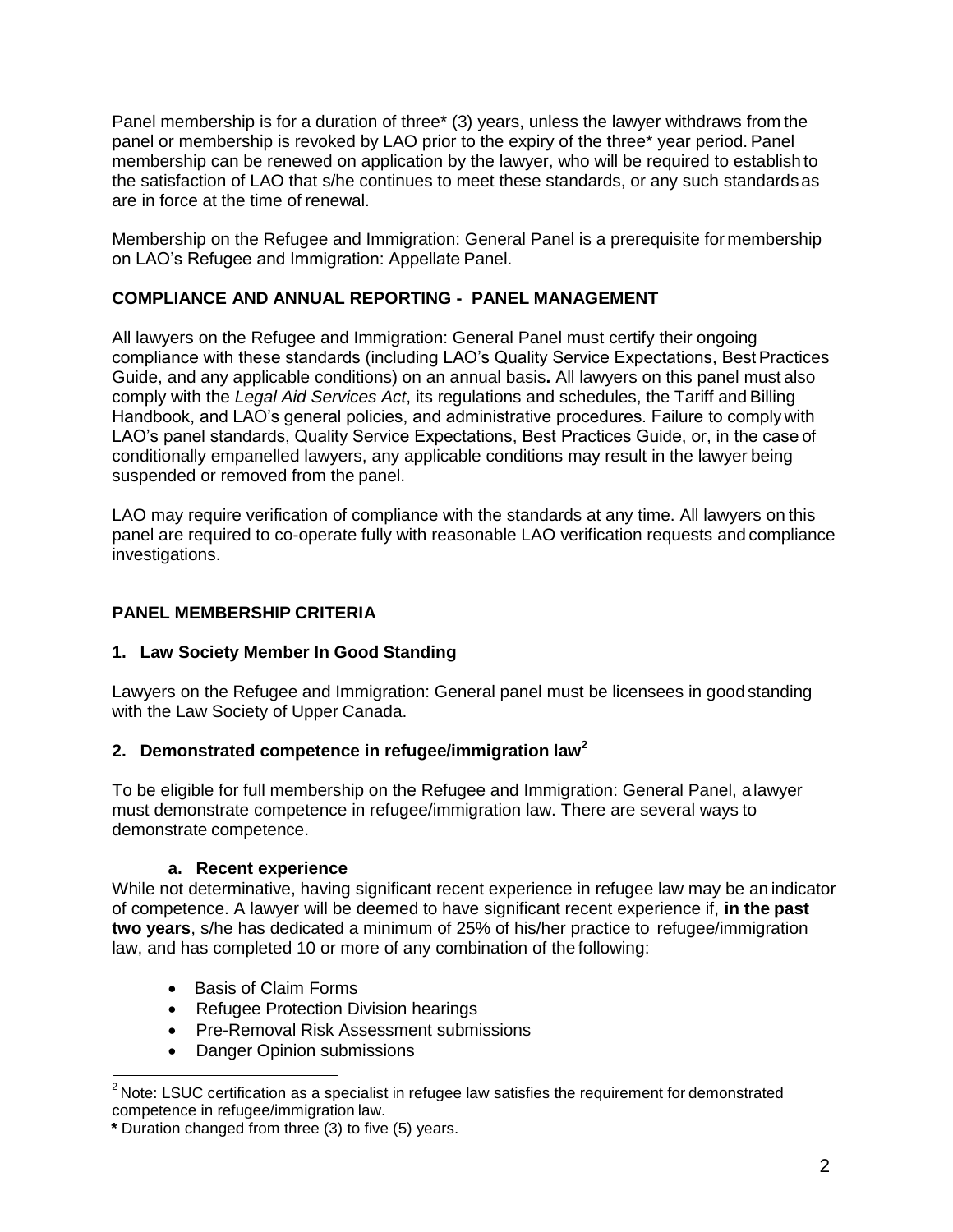- Refugee Appeal Division appeals
- Perfected Federal Court Applications for Leave and for Judicial Review of RPD, RAD, PRRA or Danger Opinion decisions
- Federal Court motions to stay removal
- Federal Court judicial review hearings in respect of RPD, RAD, PRRA or Danger Opinion decisions
- Appeals before the Federal Court of Appeal in respect of refugee/immigration law matters

## **b. Historical experience**

Likewise relevant but not determinative of competence is significant historical experience in refugee/immigration law. A lawyer will be deemed to have significant historical experience in refugee/immigration law if, during at least five of the past seven years, s/he has dedicated a minimum of 25% of his/her practice to refugee/immigration law, and during that time has completed 25 or more of any combination of the following:

- Personal Information Forms or Basis of Claim Forms
- Refugee Protection Division hearings
- Pre-Removal Risk Assessment submissions
- Danger Opinion submissions
- Refugee Appeal Division appeals
- Perfected Federal Court Applications for Leave and for Judicial Review of RPD, RAD, PRRA or Danger Opinion decisions
- Federal Court motions to stay removal
- Federal Court judicial review hearings in respect of RPD, RAD, PRRA or Danger Opinion decisions
- Appeals before the Federal Court of Appeal in respect of refugee/immigration law matters

## **c. Alternatives to experience**

Length of experience or numbers of cases do not necessarily indicate competence or expertise. For example, some highly competent lawyers from smaller centres, practicing in poverty law clinics, engaged in part-time practice, or whose practices are affected by parental responsibilities or by a disability may be unable to meet the numerical experience thresholds. Such persons may nevertheless be able to demonstrate their competence in refugee/immigration law through other means. Lawyers in this situation should advise LAO as to the length of time during which they have practiced refugee/immigration law and the number and types of refugee/immigration matters they have undertaken during this period; and should:

- Provide details regarding any supervision or mentoring they have received while undertaking these matters;
- Explain the circumstances leading to lower numbers (e.g., having recently been called to the bar; having recently transferred from another area of law; practicing in a smaller centre with fewer claimants; having experienced a significant recent reduction in claims from a client community that was a focus of the person"s refugee practice; having been engaged in lengthy or particularly complex test cases);
- Explain any expertise they have in the area, whether acquired as a refugee decisionmaker, in academia, or otherwise;
- Explain any other relevant circumstances.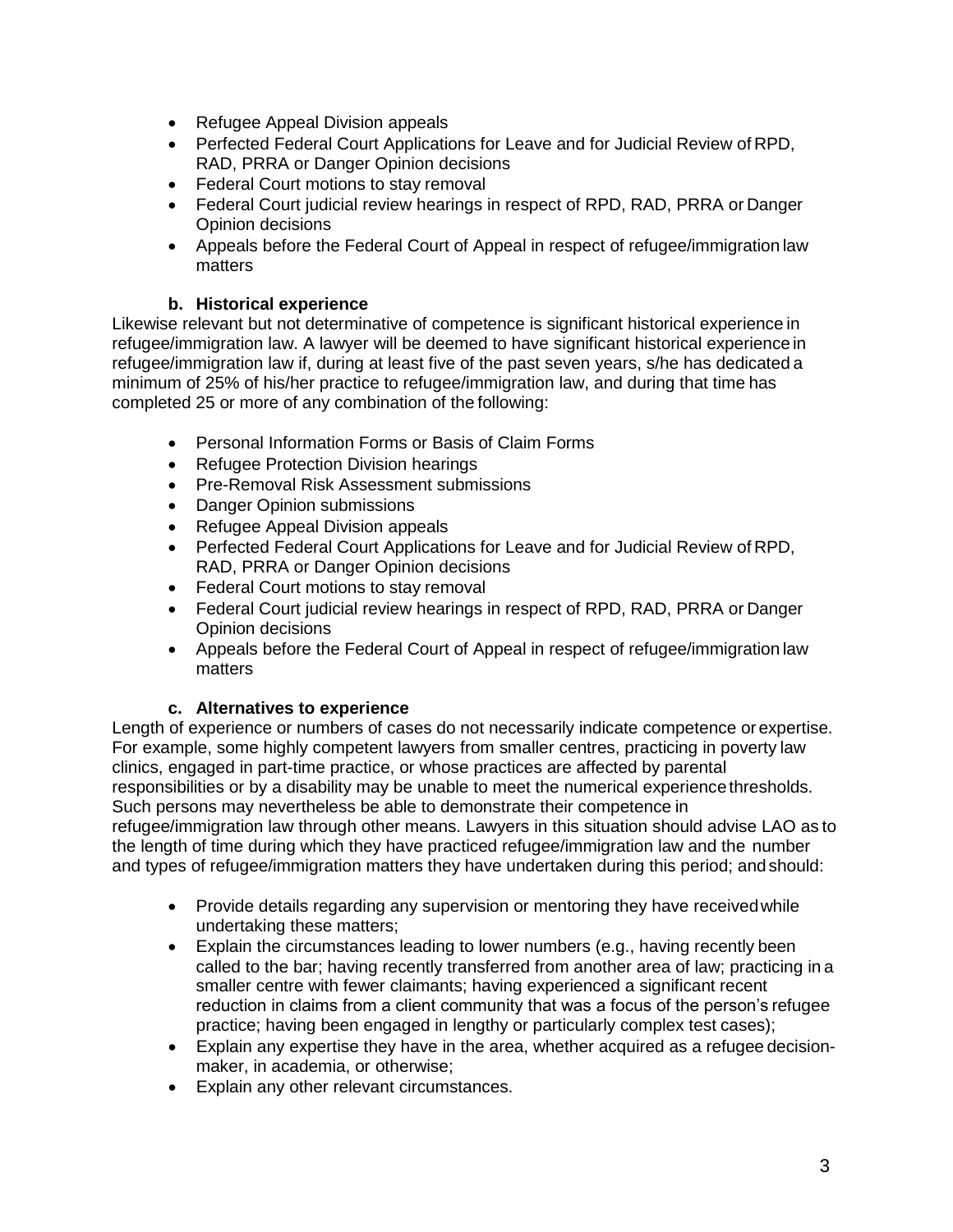## **Supporting documents**

All applicants, regardless of experience, will be required to provide to LAO:

- Copies of two recently completed Basis of Claim Forms filed with the IRB, along with copies of the index of disclosure and decisions and reasons in those cases; or
- Copies of the written submissions and index of evidence filed in respect of two recent Pre-Removal Risk Assessment applications or Danger Opinions, with decisions where applicable; or
- Copies of the written submissions and index of two recent perfected RAD appeals, with decisions if applicable; or
- Copies of the memoranda of argument and index of two recent perfected Federal Court applications for leave for judicial review, and decisions if applicable.

All applicants are requested to provide the names and telephone numbers of two experienced refugee lawyers (preferably LAO panel members) who are familiar with the applicant's work and are willing to act as references. This requirement can be waived if the applicant is reasonably unable to provide such references.

Applicants seeking admission to the panel under section (c) above ("alternatives to experience") must also provide LAO with their CV and any relevant and applicable documentation to support their request, such as names and contact information of mentors, proof of other relevant experience such as in academia or as a refugee decision maker, citations for, or copies of, published articles or papers on refugee law issues, etc.

## **LAO's Discretion**

LAO retains the discretion to decline to empanel or a lawyer, even if the lawyer meets or exceeds the recent and/or historical experience threshold, if the lawyer fails to demonstrate to LAO's reasonable satisfaction that s/he is competent in refugee/immigration law or if, in LAO's opinion, it is in the public interest to refuse empanelment.

### **Remaining on the panel**

To remain a full member of the Refugee and Immigration: General panel, a lawyer must be able to demonstrate competence on an ongoing basis. LAO shall have the discretion to remove a panel member if s/he has not acted on a minimum of 5 refugee/immigration matters within the previous year.

## **CONDITIONAL EMPANELMENT**

LAO may consider a lawyer for conditional empanelment to the Refugee and Immigration: General panel if the lawyer was called to the Bar of Ontario:

- Within the previous two years, or
- More than two years prior but wishes to change his or her practice concentration to Refugee and Immigration matters.

LAO shall require a conditionally empanelled lawyer to fulfill certain conditions. The conditions are designed to ensure the lawyer acquires adequate refugee law experience before being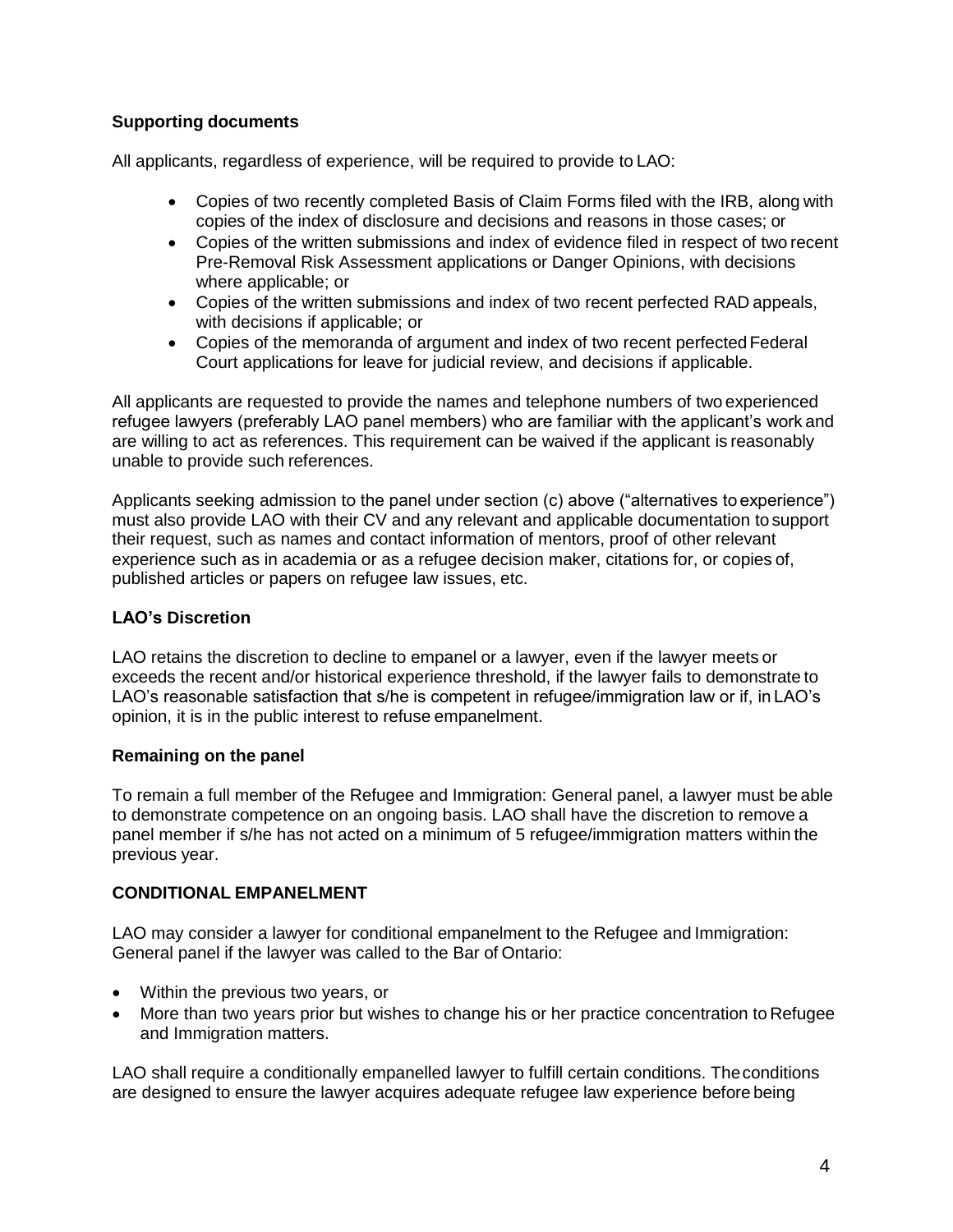appointed to the full panel. LAO expects conditionally empanelled lawyers to commit to fulfilling any applicable conditions within a stipulated time period.

Conditions may include:

- Working under the supervision of a mentor approved by LAO, and pursuant to a mentorship arrangement approved by LAO
- Engaging in Second Chair opportunities through LAO"s Second Chair program
- Observing three or more proceedings at the Refugee Protection Division of the Immigration and Refugee Board
- Completing approved refugee law or LAO-related training programs
- Successfully completing an examination or test mandated by LAO
- Attending meetings with LAO staff as required by LAO
- Any other reasonable conditions deemed appropriate by LAO.

LAO will consult with the lawyer to develop conditions that are appropriate to the applicant"s circumstances, including an applicant"s prior experience in refugee law.

Upon fulfillment of the conditions, LAO will normally appoint the lawyer to the full panel. However, LAO shall retain the discretion to determine if and when a panel member is eligible to have their conditions of empanelment removed or extended, or if it is appropriate to deny the lawyer entry to the panel.

Note: Conditionally empanelled lawyers on the Refugee and Immigration: General Panel may also be considered for conditional empanelment on the Refugee and Immigration: Appellate Panel.

### **MANDATORY PROFESSIONAL DEVELOPMENT**

Members of the Refugee and Immigration: General panel are required to complete a minimum of **three** hours of continuing professional development (CPD) each calendar year in refugee law-related Eligible Educational Activities.<sup>[3](#page-4-0)</sup>

LAO may deem that a lawyer has met these requirements if the lawyer has professional development experience that exceeds or is equivalent to the Refugee and Immigration: General professional development standard. This experience could include:

- Teaching or publishing materials on refugee law;
- Acting as a mentor in a refugee law mentoring program established or approved by LAO;
- Having recognized and substantial recent experience in refugee law; or,
- Any other professional development experience that LAO determines appropriate.

## **QUALITY SERVICE EXPECTATIONS**

Panel members are required to comply with the following "Refugee and Immigration: Quality Service Expectations:"

<span id="page-4-0"></span><sup>&</sup>lt;sup>3</sup> Eligible Educational Activities are the CPD-related activities designated by the Law Society of Upper Canada or LAO recognized equivalent programs.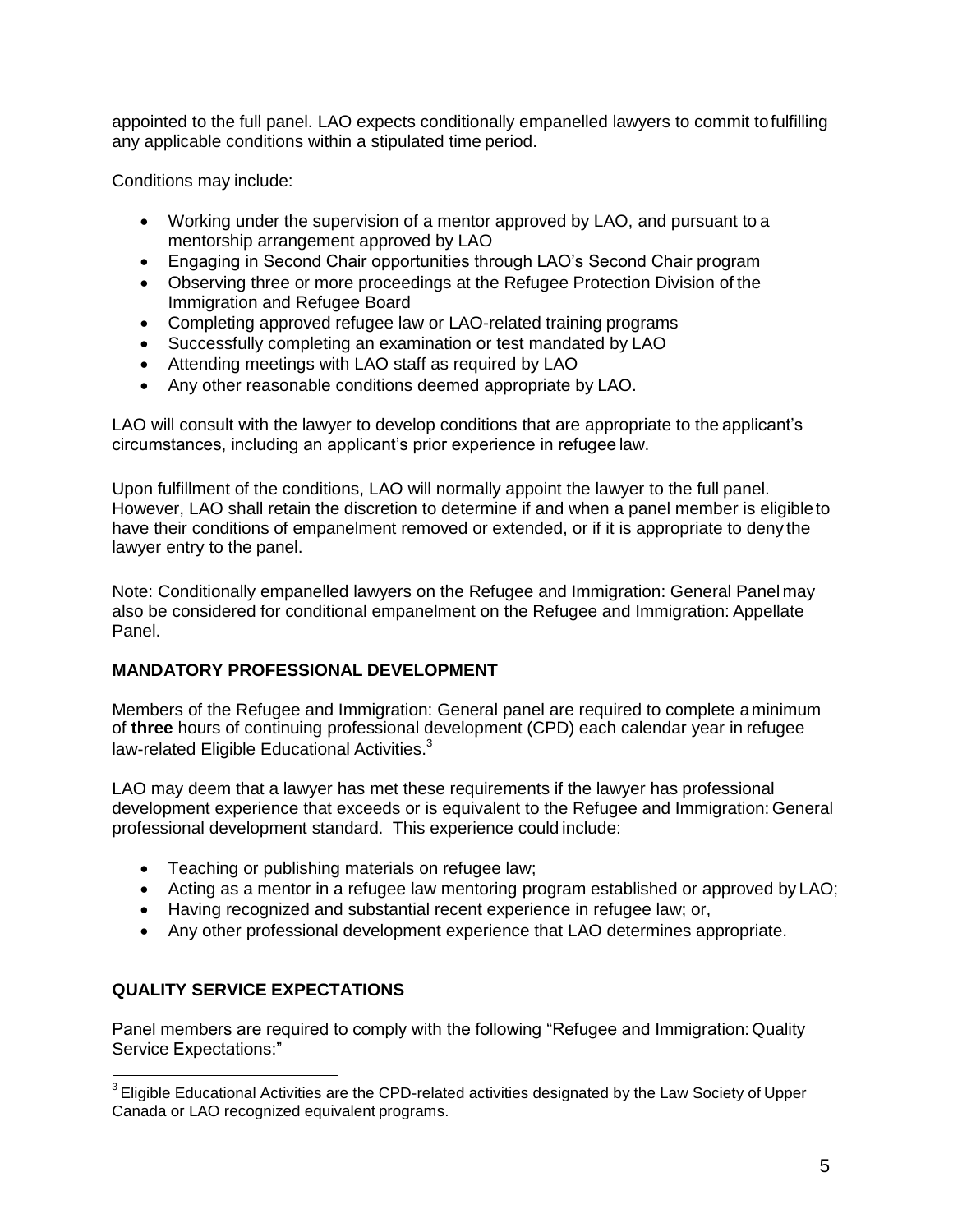Legal Aid Ontario (LAO) expects lawyers to act professionally, competently, and effectively, when representing legally aided clients.

The Law Society of Upper Canada"s Rules of Professional Conduct (RPC) as they relate to lawyers reflect LAO"s expectations regarding lawyers" duties to both the courts and to clients.

In particular:

#### **Rule 2 "Relationship to Clients"**

- Competence
- Quality of Service
- **•** Confidentiality
- Avoidance of Conflicts of Interest,
- Withdrawal from Representation; and

#### **Rule 4 "Relationship to the Administration of Justice"**

The duty to act competently requires ongoing education and reflection upon one"s work.

1. LAO expects every member of the Refugee and Immigration: General Panel to have knowledge of and, acting in the client"s best interests, competently apply:

- The Immigration and Refugee Protection Act (IRPA), and other relevant legislation/law
- The Convention relating to the Status of Refugees and the Convention Against Torture and other Cruel, Inhuman or Degrading Treatment or Punishment
- The Rules of Professional Conduct (Law Society of Upper Canada)
- The IRB Rules of Practice and Chairperson's Guidelines
- Significant jurisprudence
- UNHCR Handbook on Procedures and Criteria for Determining Refugee Status
- Canada Evidence Act
- Interpretation Act

And to provide quality representation considering:

- A reasonable client of modest means
- Specific issues relating to vulnerable clients including survivors of torture
- Privilege
- Confidentiality
- Respect for the clients instructions
- **Effective communication with clients using plain language**
- Cultural and linguistic barriers
- Essential advocacy and tribunal skills including but not limited to: review of the refugee claim, research, advising the client, careful preparation of documentation, strategizing, evidence gathering and disclosure, preparation for the hearing, preparation of the client, effective advocacy within the bounds of professional obligations.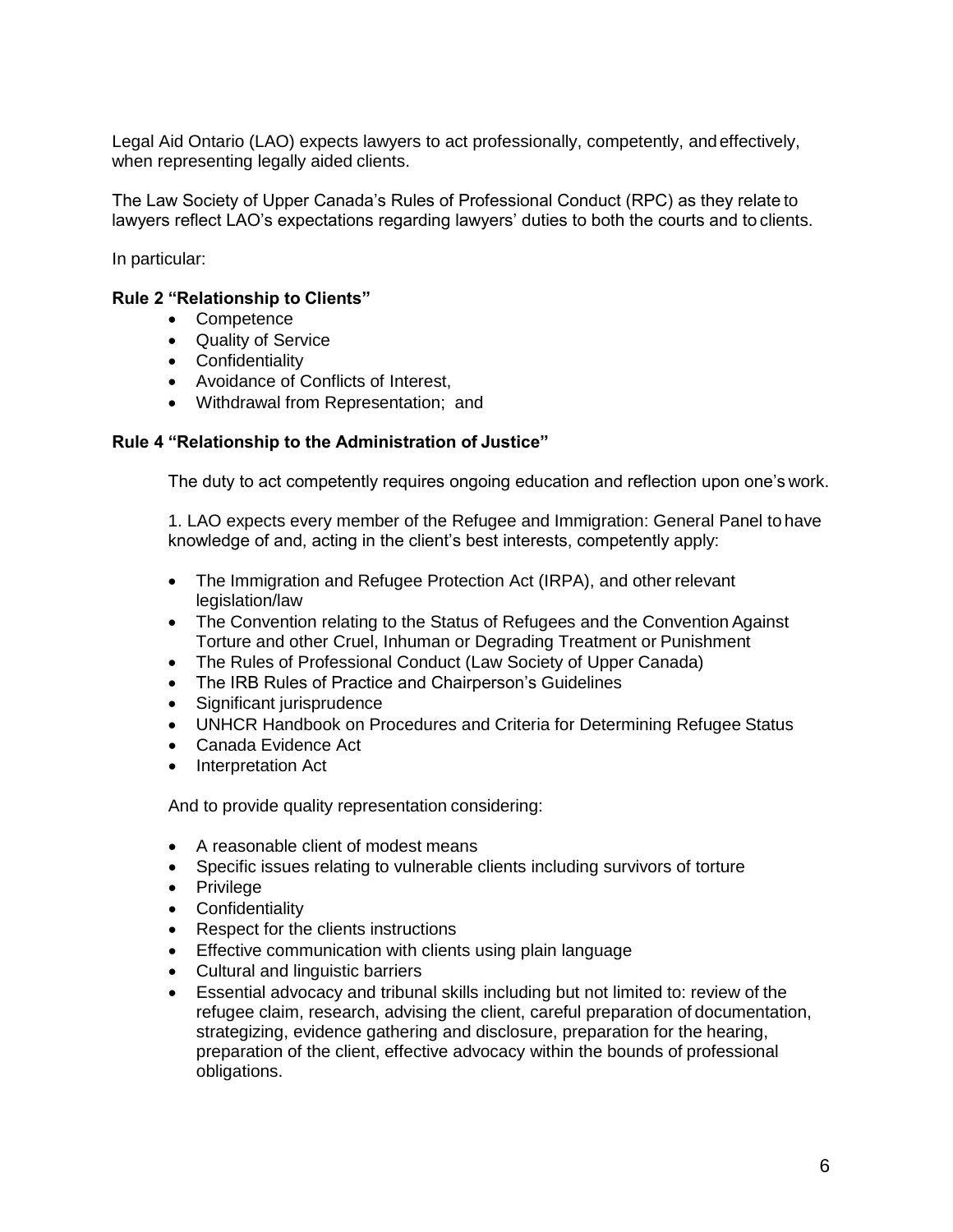2. LAO expects every member of the Refugee and Immigration: General Panel to represent his/her clients effectively and ethically considering the following:

- Knowing each of the elements of the claims
- Good familiarity with all of the evidence
- Knowledge of hearing procedures
- Effective interviewing skills
- Careful and timely review of disclosure
- Research on current country conditions
- Knowledge of current jurisprudence relating to the country and issues raised by the claim
- 3. Know your limits
- Accept only those cases for which you have the knowledge and experience to offer quality representation [Rule 2.01 RPC]
- Refer matters you are not competent to handle, or engage a mentor

4. Adhere to LAO"s "Best Practices Guide" to ensure that clients are provided with high quality legal services.

# **BEST PRACTICES GUIDE**

Panel members are required to comply with the following "Refugee and Immigration: General Panel Standards Best Practices Guide:"

### **General principles**

In providing quality service to clients, the panel member shall endeavour to communicate with the client in plain language to their understanding and:

- Advance the client's case
- Provide the client with the information necessary to make informed decisions respecting his or her representation
- Respond promptly to reasonable inquiries from the client
- Make reasonable efforts to accommodate clients with special needs, including those who require interpreters and those with literacy or mental health issues
- Act professionally with civility and decorum
- Avoid unreasonable delays consistent with effective representation in the client"s best interests, and a lawyer"s duty as an officer of the court
- Act reasonably and refrain from pursuing issues that have no real prospect of success and that fail to advance the client's interests.

In addition, a panel member should have knowledge of and familiarity with the *Immigration and Refugee Protection Act* and shall have an understanding of other relevant legislation and resources. See below.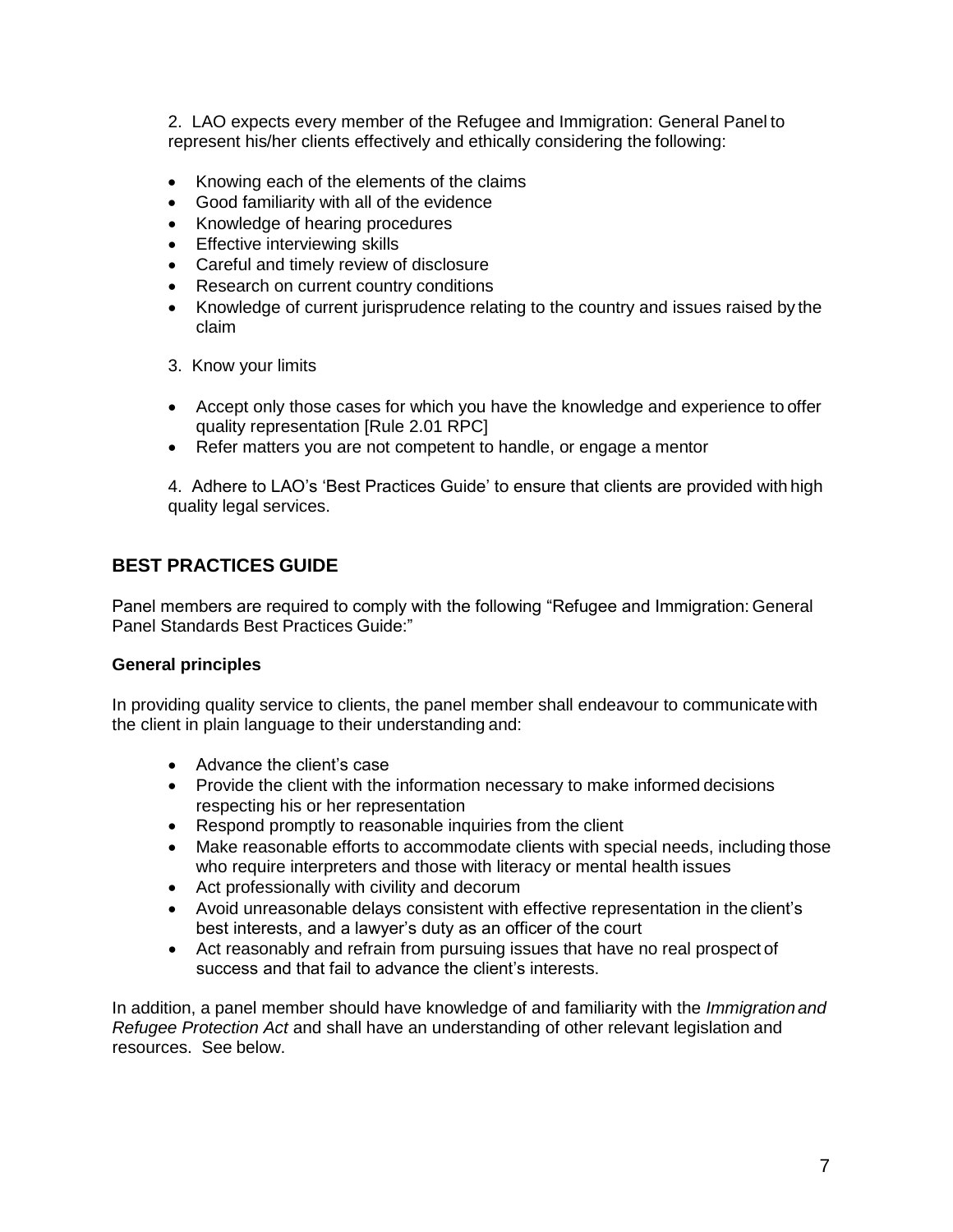# **Best Practices - All matters**

# **i. First interview**

- A panel member or person acting under her or his direct supervision should interview the client at the first reasonable opportunity.
- At this first interview and all subsequent meetings, the panel member and anyone acting under her or his supervision must be alert to potential linguistic, cultural or mental health issues that could affect the giving of instructions and/or the preparation or substance of the case. The panel member must make reasonable accommodations or take reasonable steps, such as providing an interpreter, or providing appropriate referrals to medical or mental health practitioners and/or other relevant community resources. In RPD cases Legal Aid will pay for the interpreter (up to 10 hours, or more if authorization is requested) as well as for required medical or psychological reports (up to a maximum). Authorizations may be sought for non-RPD cases. A panel member may not request a client pay the interpreter for BoC and Hearing preparation unless LAO has declined coverage.
- The panel member should ensure that the client understands generally the test to be met to be accepted as a Convention refugee or person in need of protection in RPD and PRRA cases, or on humanitarian and compassionate grounds in H&C cases, as well as the procedures, role and powers of the relevant tribunal or decision maker.
- A panel member must at all times remain alert to potential and actual conflicts of interest that would result in an inability to represent the client, while making best efforts to protect the client"s interests.
- As soon as possible after the first meeting, when necessary and appropriate, and taking into account disclosure deadlines, a panel member should seek relevant disclosure from the IRB, CIC, and/or CBSA, including but not limited to:
	- all oral and written statements by the client, and the details of the circumstances under which the statements were made;
	- all documents, images and recordings pertaining to the claim;
	- all reports of physical or mental harm.

## **ii. Preparation and finalization of the forms (BOC, PRRA, H&C)**

- A panel member or person acting under her or his supervision should be aware of general country conditions in the country of origin of the client and, where appropriate, conduct basic country condition research before finalizing the BOC, PRRA or H&C forms, as applicable.
- A panel member must personally interview a client about the contents of the forms before having a client sign it.
- A panel member must ensure that a client is satisfied that the forms are complete, correct in every detail, and clearly understood by the client before requesting he/she sign it.
- A panel member must give his/her client a complete copy of the signed forms as submitted to the tribunal.
- A panel member must discuss with the client the evidentiary requirements for the case, and provide appropriate guidance regarding the collection of such evidence, as well as timelines

## **iii. Developing and supporting the case**

• Prior to a hearing or the filing of submissions, a panel member should develop a sensible and coherent theory of the case.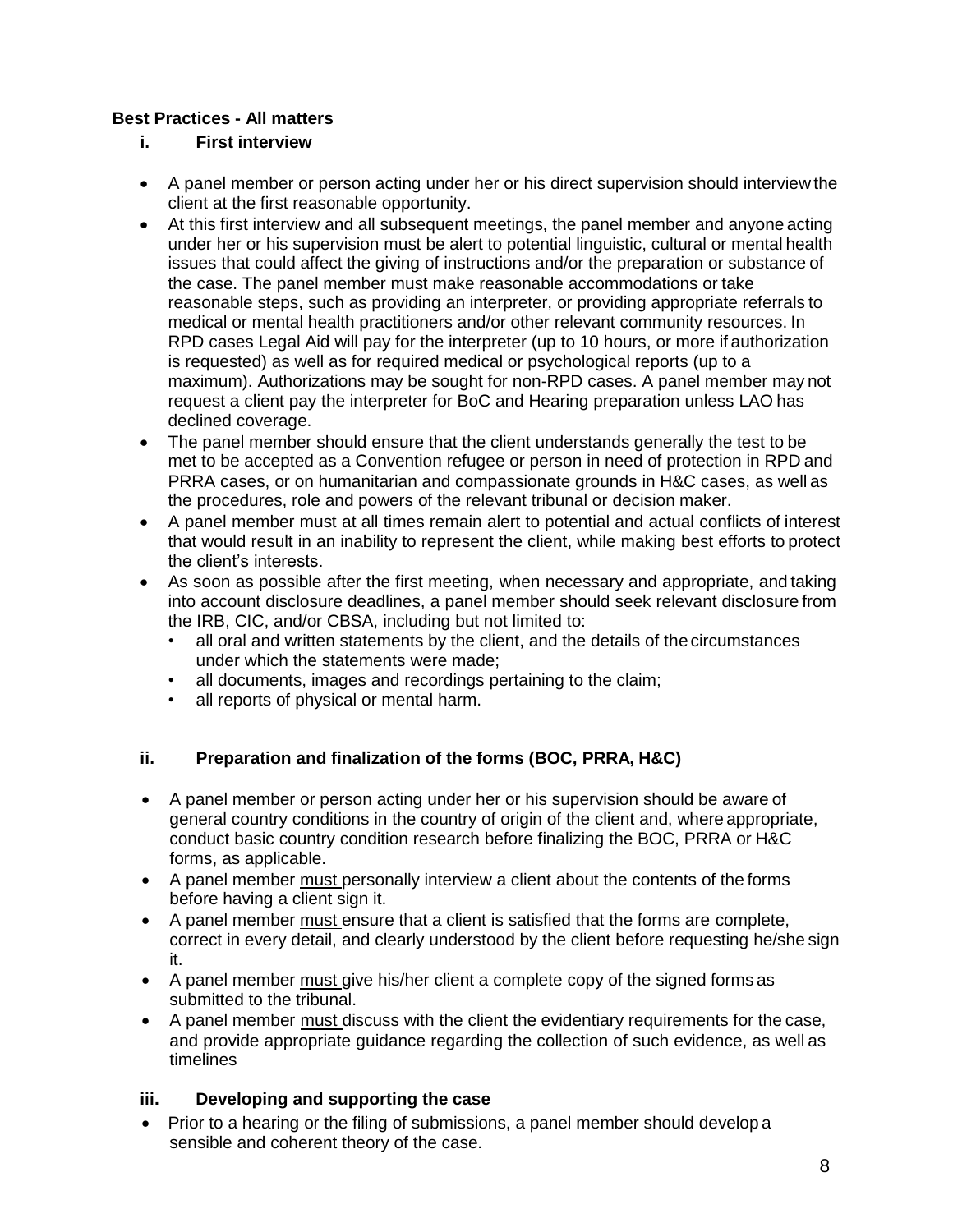- A lawyer should, where appropriate, obtain objective evidence to support the case, including relevant country of origin information, and advise the client on gathering relevant personal documents.
- Documents which are not in English or French must be translated before they can be sent to the tribunal. LAO will pay for a limited amount of translation, including identity or personal documents. If a client has more documents that require translation, the panel member should contact LAO for authorization prior to incurring the cost.
- In those matters where there is no hearing (e.g. H&C applications, danger opinions, most PRRA applications), a lawyer should develop clear and coherent written submissions in support of the application, addressing the relevant legal, factual and evidentiary issues raised by the application.
- Evidence and written submissions should be disclosed in a timely manner.
- A panel member should keep the client apprised of any significant developments in the case.
- A lawyer should consider disclosing additional updated submissions and evidence in appropriate circumstances.

### **Guide - RPD matters**

### **i. Prior to the hearing**

- A panel member must review any disclosure from the IRB, CBSA or CIC prior to the hearing, and discuss and make best efforts to resolve with the client any contradictions, omissions or other issues arising.
- A panel member must be/become familiar with the documentation contained in the National Documentation Package(s) and its relevance to the client"s case, and should conduct independent country condition research to ensure that reasonably available, relevant and reliable objective evidence supporting the claim is placed before the Board before the deadline for disclosure.
- A panel member must meet with the client prior to the hearing in order to fully prepare the client for giving evidence.
- A panel member must prepare for the hearing, including by developing a coherent and sensible theory of the case, preparing to make, or respond to, any reasonable preliminary motions or objections, and must prepare to examine the claimant/witnesses and make any oral submissions that will be required.

### **ii. At the hearing**

- A panel member must represent the client at the hearing. If a retained panel member is relying on another person to represent the client at the hearing, s/he must obtain the client"s consent in advance, and the person providing the representation must be a panel member.
- At the hearing, the panel member is expected to represent the client"s interests fearlessly and competently, including by bringing relevant motions, raising objections where necessary or appropriate, fully questioning witnesses, and providing fulsome closing submissions addressing all the "live issues" at stake.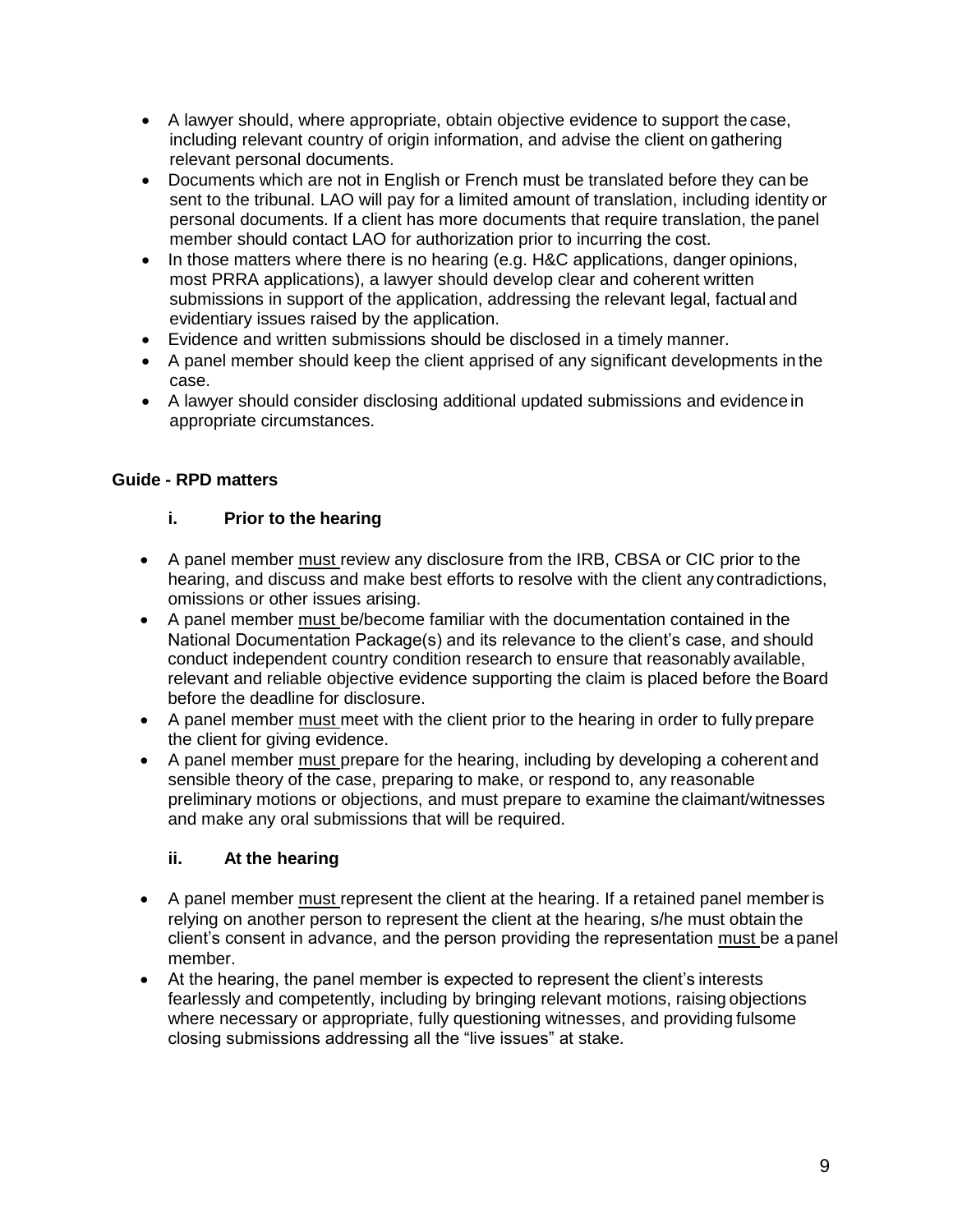### **iii. After the hearing**

- A panel member is expected to, where requested by the RPD and having not done so orally at the hearing, provide post-hearing submissions in writing.
- A panel member should remain generally aware of conditions in the country of origin of the client following the hearing and to provide post hearing evidence to the RPD where appropriate.
- A panel member should advise the client of the outcome of the hearing, explaining it where necessary, and should advise the client of the availability of further procedures including applications for permanent residence, appeals and judicial reviews.

### **Referrals**

Panel members should have the ability to recognize when a referral is appropriate. If a lawyer lacks expertise in other areas of law in which her or his client might need legal advice (e.g. welfare benefits, debt, housing, criminal law or family law issues), the lawyer should refer the client to another lawyer, a Community Legal Clinic, Legal Aid Ontario or the Law Society Referral Service.

### **Mentors**

Panel members are expected only to accept cases for which they have the required competence (see: the Law Society of Upper Canada"s Rules of Professional Conduct Rule 2.09 (7)). Where, in the course of proceedings, a lawyer determines that the complexity of the matter exceeds the panel member"s experience level s/he should seek a mentor or second chair; OR should consider a referral or retaining another panel member as an agent.

## **COMPLIANCE REVIEW**

LAO retains discretion to review compliance with these panel standards, and to suspend or remove a lawyer from the panel if, following an investigation, LAO reasonably concludes that the lawyer does not meet the standards. Alternatively or in addition, LAO may impose conditions on the lawyer for continuation on the panel, which may include working with a mentor, providing copies of files for review, permitting LAO representatives to attend hearings (with client consent), or other reasonable measures.

Circumstances that may trigger a compliance review include, but are not limited to:

- Complaints
- Change of Solicitor Requests
- LSUC investigations or proceedings
- Findings of misconduct, incompetence, inadequate representation, or other conduct unbecoming a member of the profession, by a court or tribunal
- Billing irregularities
- Criminal charges or convictions
- Requests from Area Committees or RAD Committees